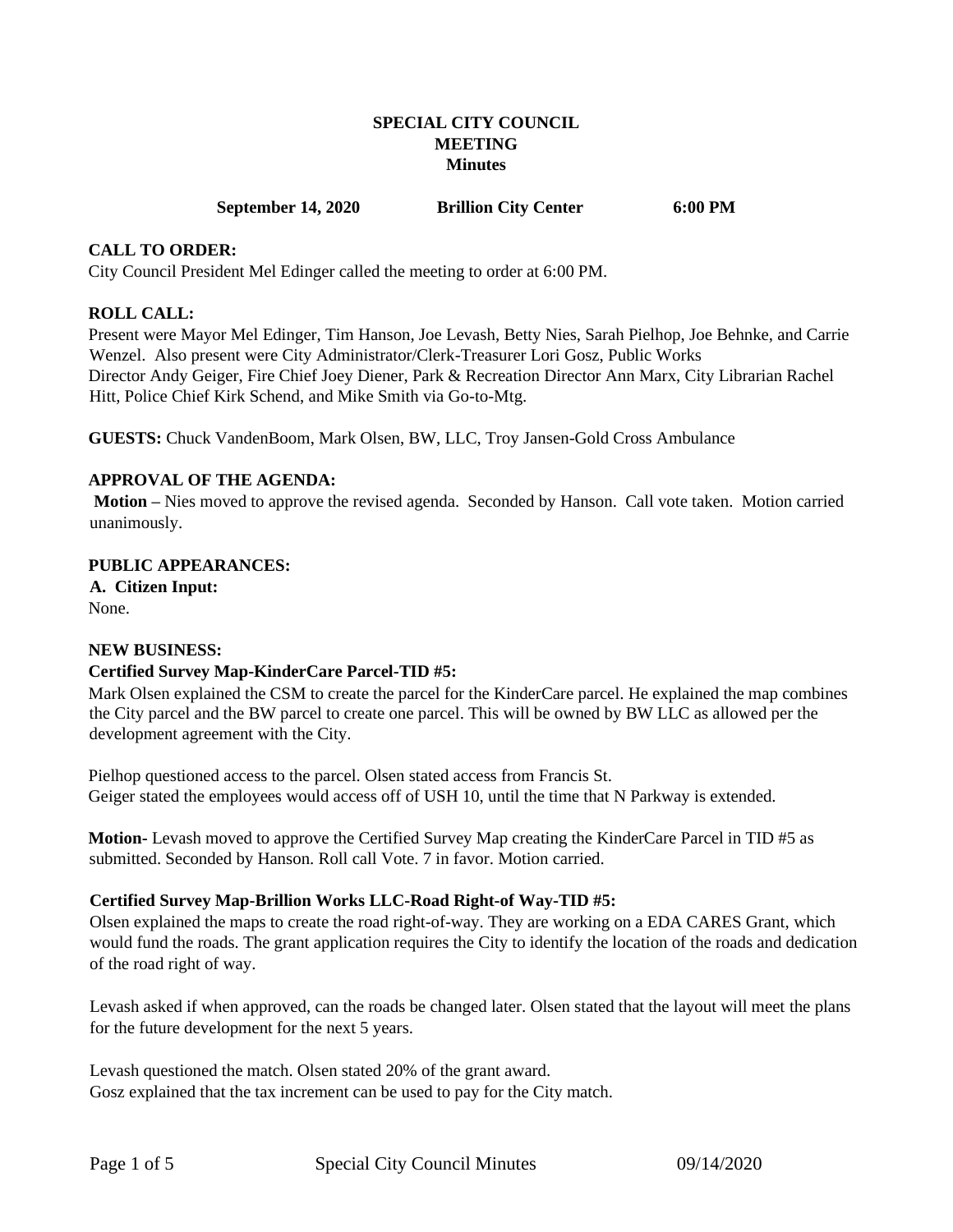**Motion:** Pielhop moved to approve the Certified Survey Maps creating the road right-of-way in TID #5 as submitted. Roll call vote. 7 in favor. Motion carried.

# **Resolution-Wisconsin Dept. of Transportation TEA Grant Application-TID #5:**

Olsen explained the project will generate approximately 120 new jobs to the City. Edinger asked what happens if the jobs are not created. Olsen stated it is a payback or reimbursement grant. The City would need to fund the project up front.

**Motion-** Levash moved to adopt Resolution RE20-19 for the submission of a Wisconsin Department of Transportation Facilities for Economic Assistance (TEA) Grant application for TID #5. Seconded by Pielhop. Roll call vote. 7 in favor. Motion carried.

# **Resolution-Wisconsin Dept. of Natural Resources Surface Water Grant Application-TID #5:**

Olsen explained the grant application is to help remediate the stream. Chuck explained the resolution is part of the pre-application process, final work on application will be towards the end of the year.

**Motion-**Wenzel moved to adopt Resolution RE20-18 for the submission of the Wisconsin Department of Natural Resources Surface Water Grant application for TID #5. Seconded by Hanson. Roll call vote. 7 in favor. Motion carried.

Olsen reported Chuck VandenBoom is working on a Fund for Lake Michigan Grant which is \$200,000.00 grant with no match.

**Sponsored Research Agreement-University of Wisconsin-Milwaukee-Archaeological Study- TID #5:** Olsen explained the history of work done to research possible burial sites. The project with the agreement isfederal funded which is another layer of archeological research over what the DNR is required and has done. The fee is \$4,900.00.

**Motion-** Pielhop moved to approve the agreement with the University of Wisconsin-Milwaukee for the archeological study for TID #5. Seconded by Hanson. Roll call vote. 7 in favor. Motion carried.

# **Notice of Exercise of Option to Purchase-Brillion Works LLC:**

Olsen stated BW LLC will purchase the portion of the KinderCare parcel. This is part of the Master Lease Agreement. He explained the two parcels on Oak and Park is a portion of the parking lot, sold to BW LLC, who will then sell to private owners. The houses will be in the TID.

**Motion-** Levash moved to approve the Option to Purchase from Brillion Works LLC for the portion of Tax ID #15414 referenced as the "Nenahlo Parcel", and the portion of Tax ID No. 15414, referenced as the "Kempen Parcel", described in the Notice of Exercise of Option to Purchase, dated August 31, 2020 and to authorize the Mayor to sign all closing documents, and to approve the release of these parcels from the Master Lease Agreement between the City of Brillion and Brillion Works, LLC. Seconded by Nies. Roll call vote. 7 in favor. Motion carried.

**Motion-** Wenzel moved to approve the Option to Purchase from Brillion Works, LLC, for the portion of real property described in the Notice of Exercise of Option to Purchase dated September 2, 2020, referenced as the "Option Parcel" and to property from the Master Lease Agreement between the City of Brillion and Brillion Works, LLC. Seconded by Levash. Roll call vote. 7 in favor. Motion carried.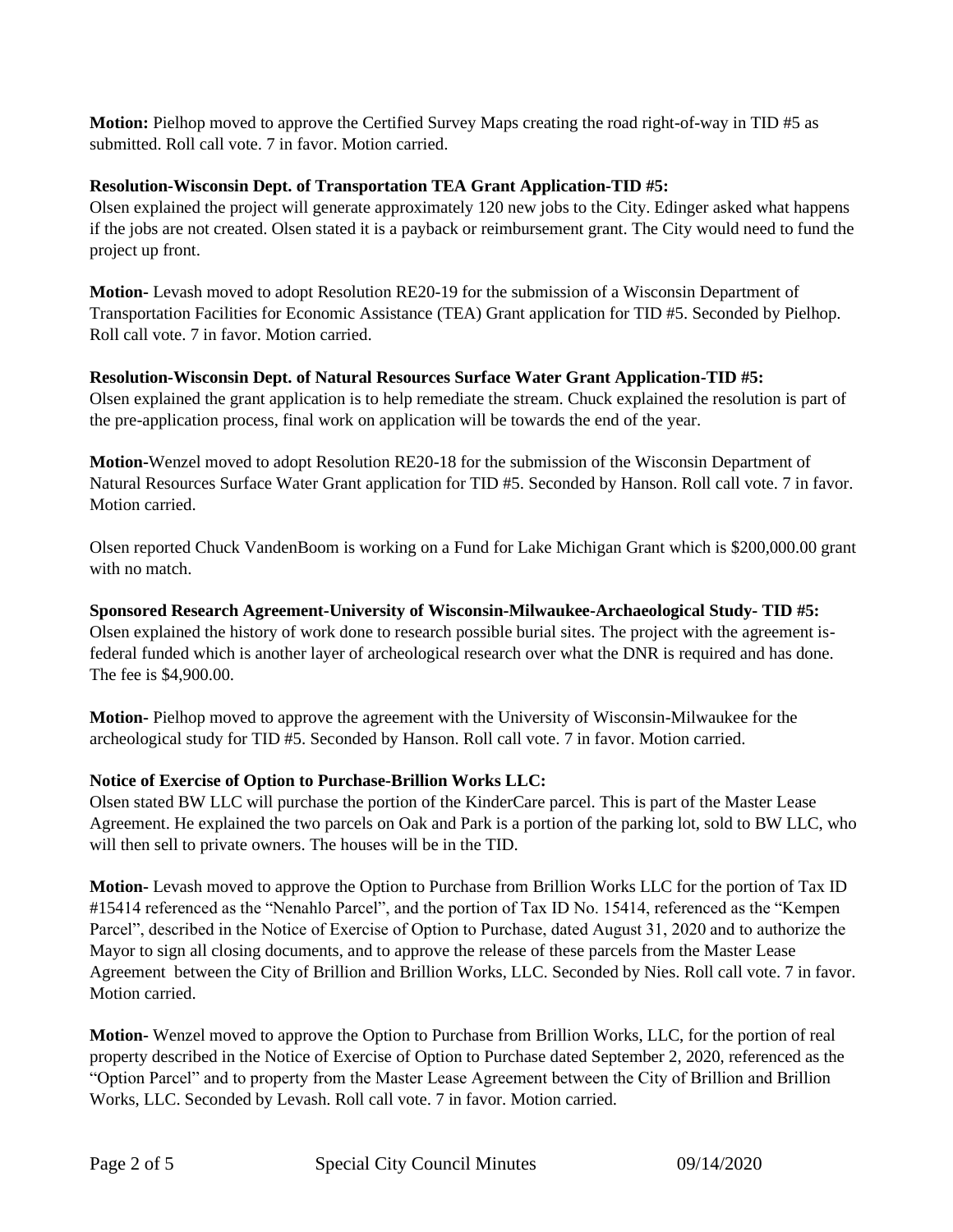# **PROTECTION OF PERSONS AND PROPERTY**

## **Public Safety Building Project-Update:**

No update at this time.

# **Ambulance Department**

## **Review of Monthly Reports:**

Troy Jansen reported 32 responses for the month of August. Jansen reported on the location of calls. Almost ½ were outside of Ambulance district. We are at 318 calls year to date.

Jansen gave an update on staff. He has been trying to network with technical colleges to advertise for new staff. It is a tough field to find people interested.

# **Police Department:**

## **Review of Monthly Report:**

The Police Dept. monthly report was reviewed by the council. Chief Schend reported Patrol officers are working on traffic violations.

Pielhop asked if there is a contract with Officer Bastian and the Brillion Schools. Chief Schend stated no.

## **Fire Department:**

## **Review of Monthly Report:**

Chief Diener reported on officer changes due to retirement and step down. New Ladder Truck is scheduled to be picked up on Monday September 28<sup>th</sup>.

## **2021 Fire Department Budget:**

Chief Diener explained the proposed Fire Dept. budget. He reported wages are higher due to calls in 2020. Custodial service was added which is split with the Police Dept.

Diener explained he added computer services/IT support of \$2,000.00. Education is higher due to JAWS training, which was postponed in 2020 due to COVID-19.

Nies questioned the year-end estimate for wages. Dienor stated wages is hard to predict because the amount of calls is unknown.

Wenzel suggested looking at other places to store in City buildings, versus JLS rental for \$660.00. Pielhop questioned wages for training. She suggested paying for conference fees, but not the hourly rate to go attend the conference. She stated other departments don't do this. Wenzel suggested that Dienor ask other departments to get comparisons. Diener stated they only get paid while in training class time.

**Municipal Court: Review of Monthly Report:** No Report.

**CITY BUILDINGS AND GROUNDS: Review of Monthly Report:** Geiger reviewed his monthly report with the Council.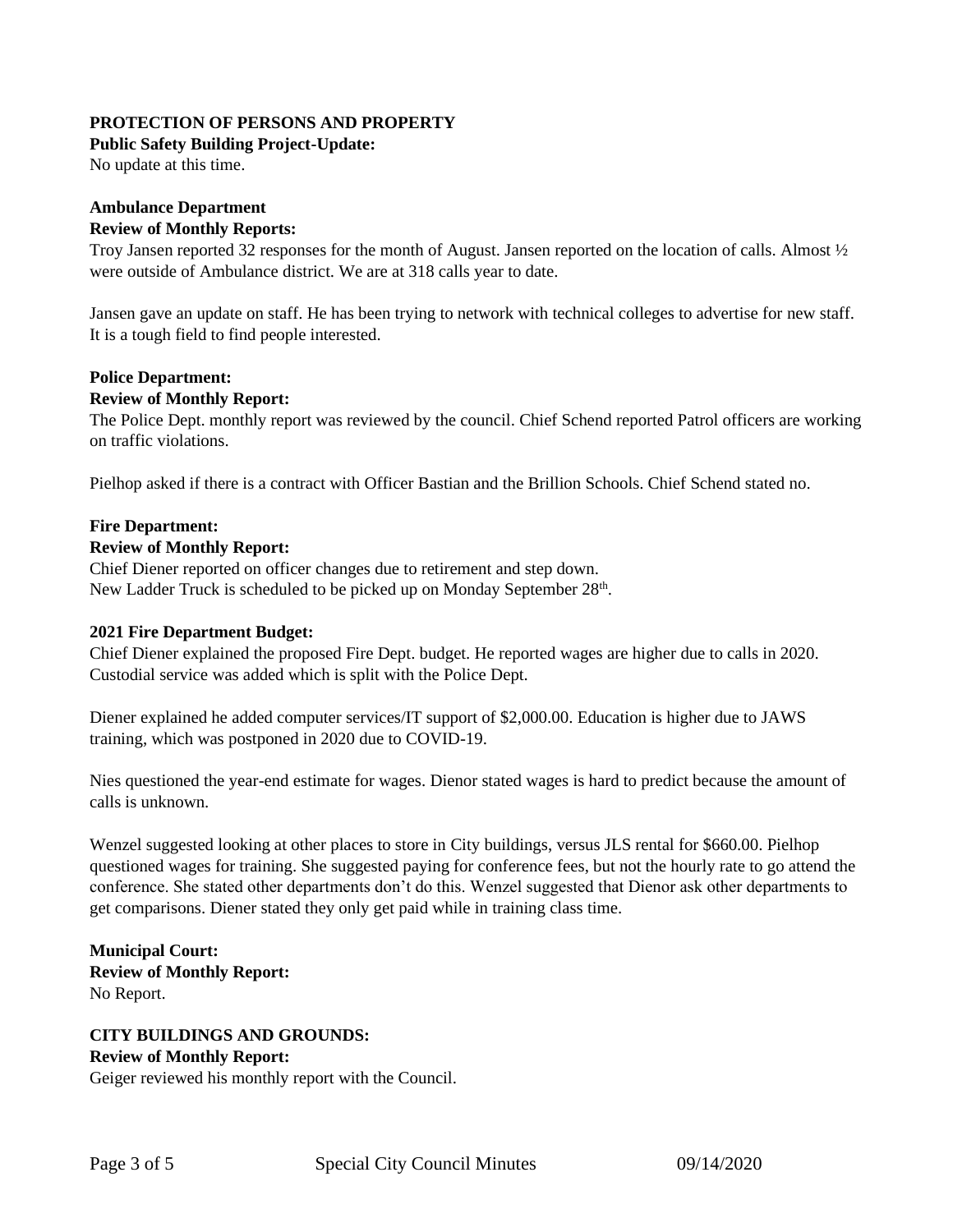## **2021 DPW/Building Inspector Budget:**

Geiger stated as discussed at several meetings all employees of the City should be treated equal. He stated instead of using the 3% increase in wages as the Police Dept., a 2% increase was used.

Gosz helped explained how the wages are adjusted in each category from year to year. Hanson stated he would like to see the DPW overall budget and let the itemized for administration to use.

Gosz explained the levy limit worksheet only allows for a little over \$9,000. Because the taking out the library and room tax funds from the general fund, the City now qualifies for expenditure restraint to the amount of \$45,000.00.

DPW capital /reserves was reviewed.

It was suggested to show Revenue/Expenditures, with the net amount to levy per department, and what the amount of decrease in each department.

The Department Heads were asked to cut operating by 5%.

## **FINANCE AND PURCHASING:**

#### **PERSONNEL**

#### **CLOSED SESSION PER W.S.S. 19.85 (1)(c):**

**Motion-**Levash moved to go into closed session per W.S.S. 19.85 (1)(c). Seconded by Hanson. Call vote. Motion carried.

The council went into closed session at 7:53 pm.

#### **OPEN SESSION:**

**Motion-**Behnke moved to return to Open Session. Seconded by Hanson. Call vote. Motion carried.

The Council returned to open session at 8:58 pm.

#### **Scheduled Hours, Overtime, Compensatory and Flex Time Policy:**

**Motion-**Pielhop moved to approve the amendment to the policy to just add salary/exempt employees shall not accumulate or otherwise receive credit for compensatory or flextime. Under no circumstances will salary/exempt employees receive payment for hours worked in excess of normal working hours. Seconded by Wenzel. Roll call vote. 5 votes in favor. 2 not in favor by Levash and Nies. Motion carried.

**Hiring of City Administrator:**

No Update

**OLD BUSINESS:**  None.

**NEW BUSINESS:**  None.